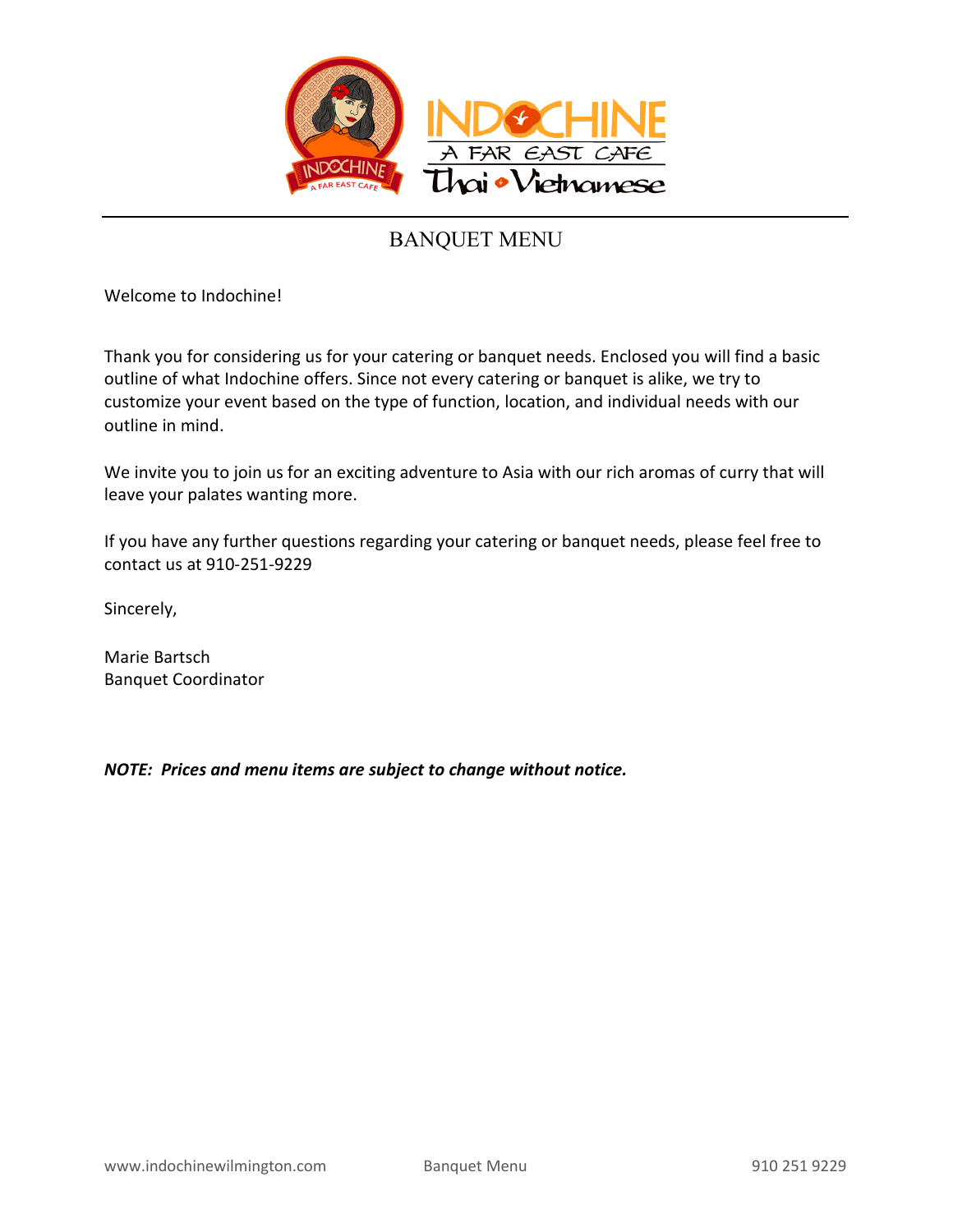

\$20.00 Per Person: Light Appetizers, Choice of 4 from list.

\$25.00 Per Person: Heavy Appetizers, Choice of 6 from list.

\$30.00 Per Person: Choice of 2 Appetizers and 3 Entrees.

\$35.00 Per Person: Choice of 3 Appetizers and 3 Entrees.

\$40.00 Per Person: Choice of 4 Appetizers and 4 Entrees.

All choice selections include sweet and unsweet tea, coffee and water. Entree selections include steamed rice and a house salad.

\*\*When making your selection please advise Indochine of any allergies and/or dietary requests.

Prices exclude tax, 20% gratuity, beer, wine, alcohol and dessert. A separate price will be quoted based on customer's selection.

A \$15.00 fee will apply to each bottle of wine opened that is not purchased at Indochine.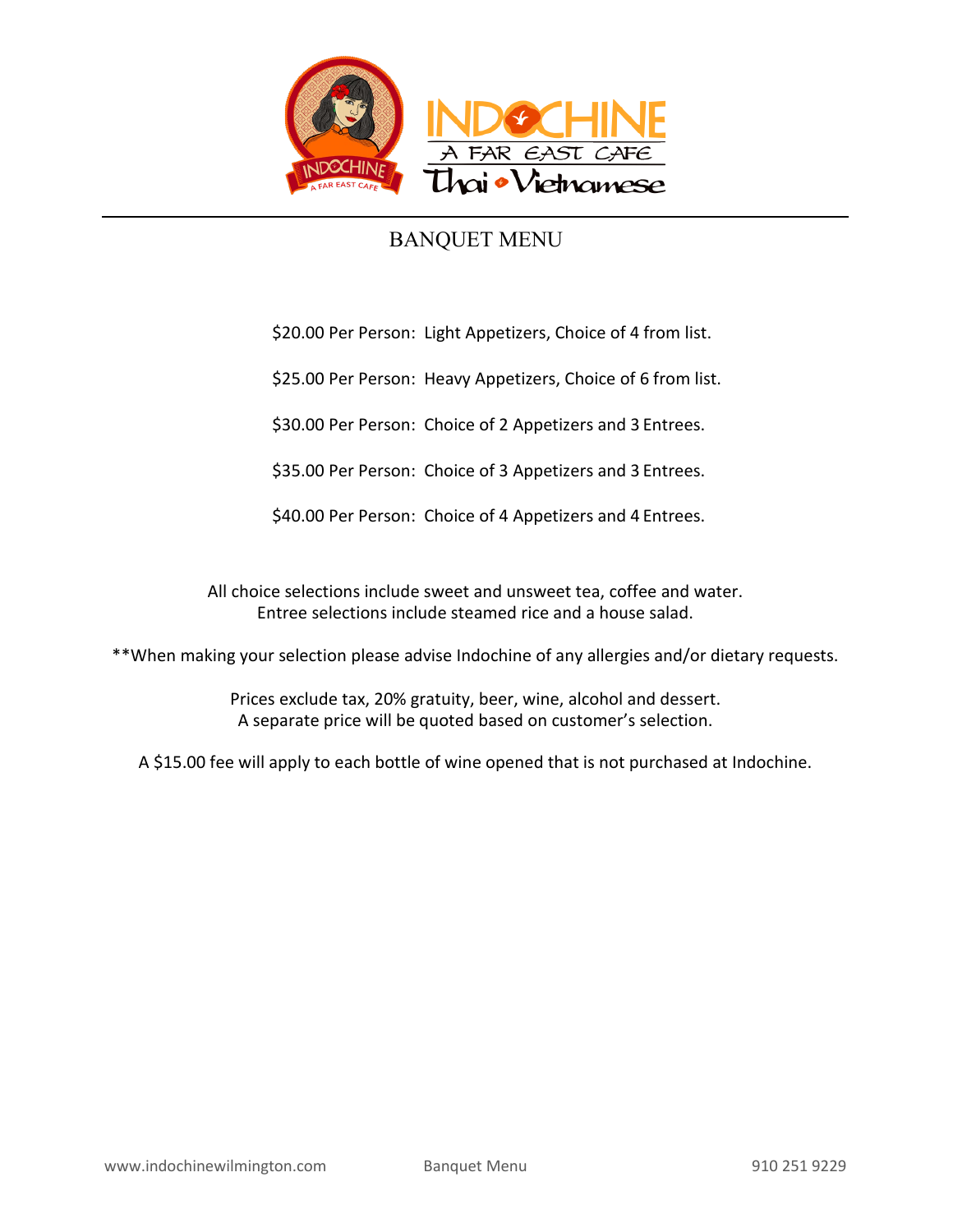

### Appetizers

Cha Gio

Gold Bags

Goi Cuon (Shrimp or Mango)

Coconut Shrimp

Calamari

Beef Wonton

Crab Angels

Vegetarian Samosa

Chicken Satay